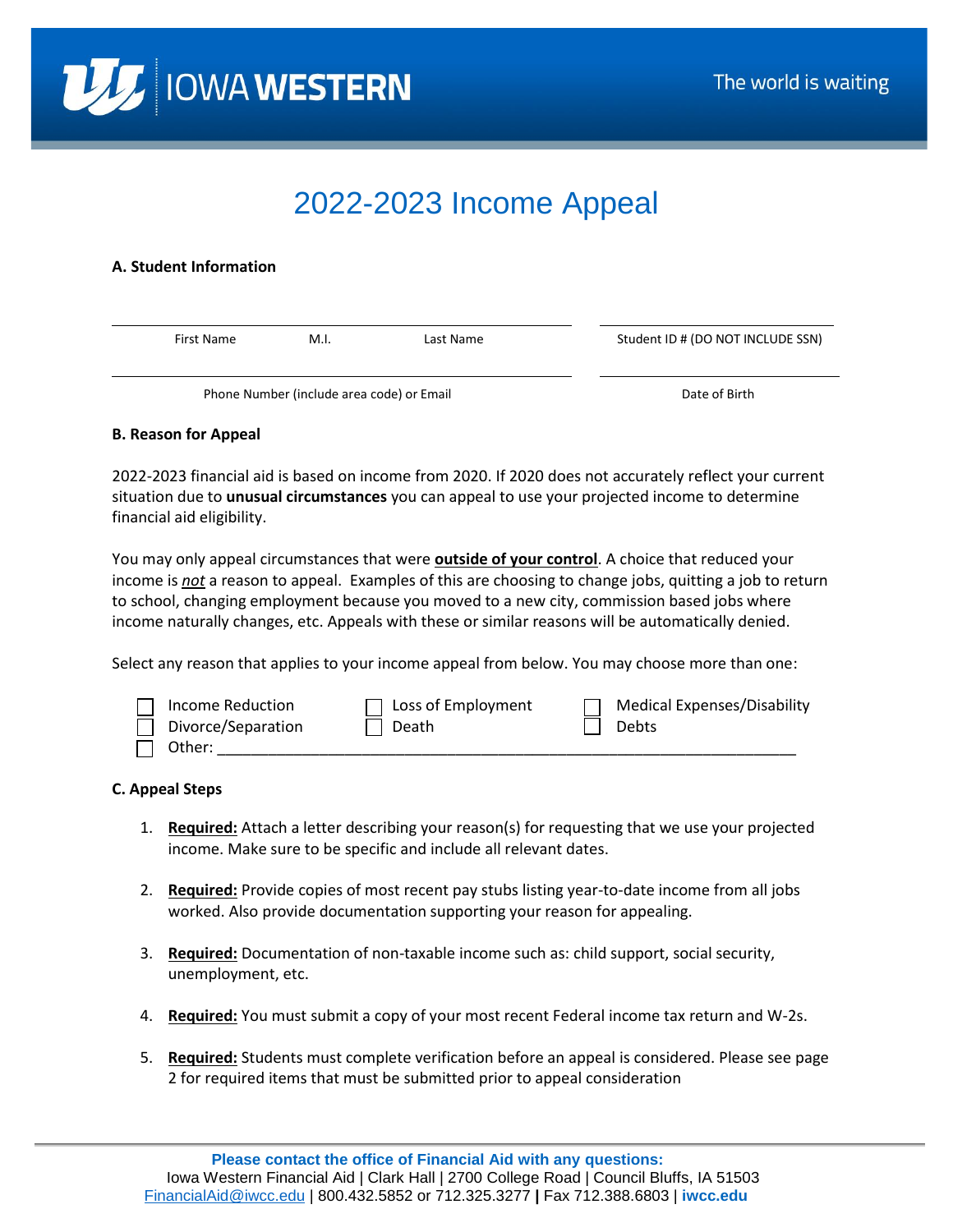# **D. Verification Items**

To ensure the correct figures are being used, any student requesting an income appeal must complete verification by submitting the items below:

- $\Box$  Verification Worksheet (this can be found on the IWCC Financial Aid webpage)
- $\Box$  Student 2020 W-2s
- $\Box$  Student 2020 Federal Tax Return Signed by Student

If you are a dependent student we also need:

- □ Parent 2020 W-2s
- $\Box$  Parent 2020 Federal Tax Return Signed by Parent

If you are an independent student who is married we also need:

- $\Box$  Spouse 2020 W-2s
- $\Box$  Spouse 2020 Federal Tax Return Signed by Spouse (If Filed Separately From Student)

To submit tax information:

- **(Preferred Method)** Log back into your FAFSA and use the IRS data retrieval tool to link your taxes to your FAFSA. If you use this method make sure to resubmit the FAFSA so we receive the updated version.
- All Tax Returns must be signed by the tax payer
- Make sure to include any schedules that apply to your income
- If you no longer have a copy of your tax return you may order a Tax Return Transcript from the IRS online at [www.irs.gov](http://www.irs.gov/) or call 800-908-9946 to request a transcript and they will be mailed to you in 5-10 business days.

# **E. Disclosure**

I understand that submitting this Income Appeal may or may not result in a change of the types or amounts of financial aid I may receive. I also understand that this request is subject to the professional judgment of the Office of Financial Aid at Iowa Western and that any decision is final. I understand that this information will be reviewed and I may be asked to provide additional documentation or clarification pertaining to my situation.